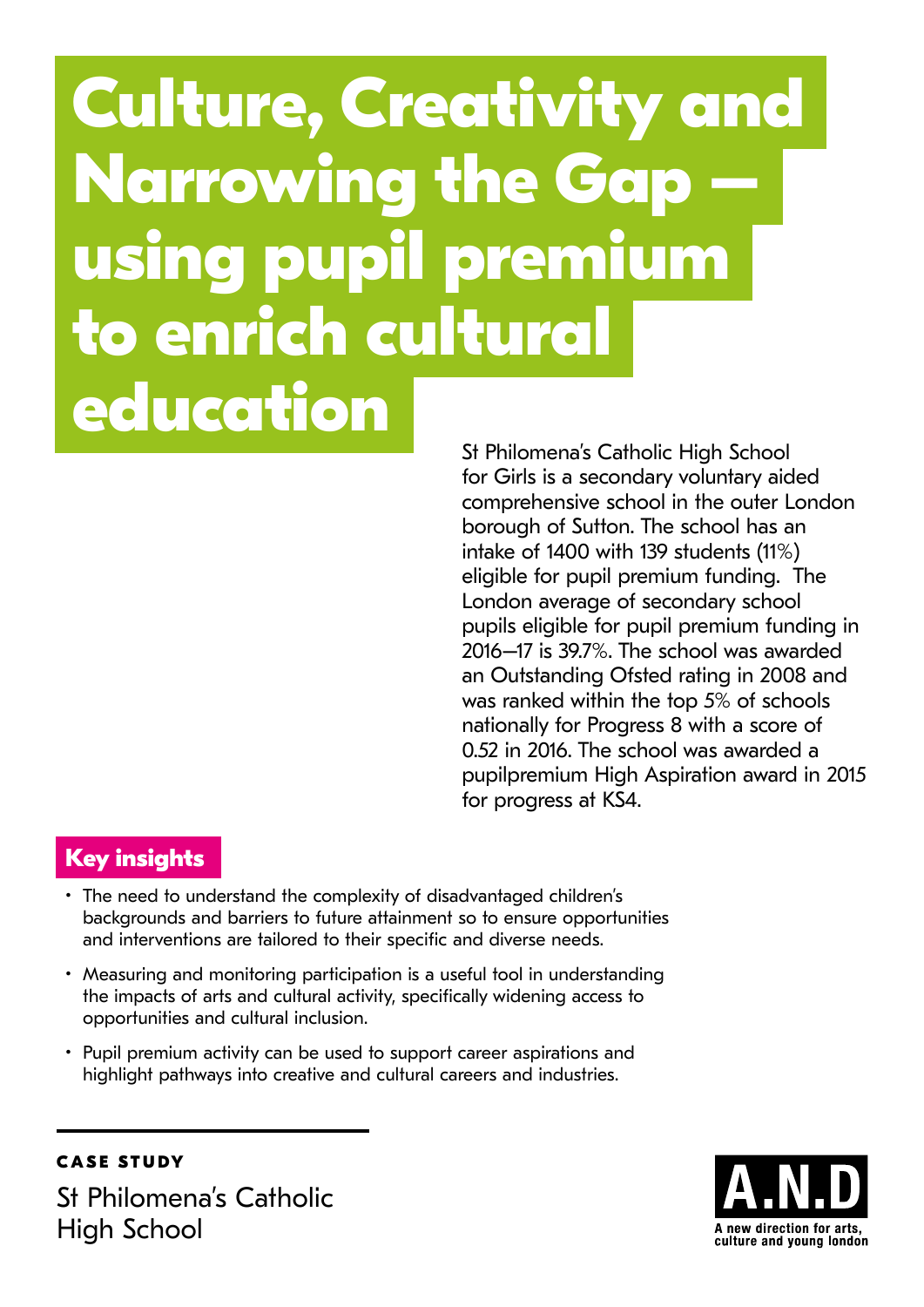#### **How does the school aim to support disadvantaged pupils?**

St Philomena's has developed a pupil premium policy in consultation with students, staff, governors and parents and carers. Their strategy is underpinned by the school's commitment to reduce inequalities in outcomes and promote the inclusive nature of the work they do at the school.

"The culture is one of aspiration, one of success and one of if you work hard you will succeed. It's irrespective of background and ability".

**Headteacher, St Philomena's**

An important focus of the school is to remove barriers for disadvantaged students to ensure they can reach their potential academically as well as developing key life skills in terms of their confidence and ability to fit into society and lead successful lives.

"We put a lot of funding into them being academically successful but also in their wellbeing and extracurricular opportunities, arts and music. It makes them a rounded human being and someone that can function well in real life situations". **Director of Learning, St Philomena's**



The main proportion of the school's pupil premium funding is directly targeted at interventions and activities for students eligible for pupil premium funding and other identified disadvantaged pupils. This includes a range of support aimed to narrow the gap in behaviour and internal exclusions between pupil premium and non-pupil premium students; address an attainment gap in KS4 pupil premium outcomes in maths; narrow the gap in literacy levels in Years 7 and 8; support pupil premium students with special educational needs (SEN) effectively; and, offer a wider curriculum experience to pupil premium students.

"There should be no pupil premium child who hasn't been on a trip, student leadership activity, received an intervention and have had their personalised needs identified in some way". **Head Teacher, St Philomena's**

The Headteacher and Director of Learning are responsible for implementing the pupil premium policy. Allocation of the overall budget is agreed at the Senior Leadership

Team Development Planning day and signed off by the Governing Body. The school has a solution based approach to allocating pupil premium funding. Decisions are made based on what the data is indicating about attainment progress across the curriculum subjects and the feedback on the needs of pupil premium students in each year group. A bespoke tracker is updated for every student eligible for pupil premium monitoring what opportunities and interventions have been accessed to support that student. Activities and interventions are suggested by staff or through external agencies who approach the school directly. Some activities will continue from previous years if they have been reviewed and considered successful in meeting specific outcome indictors. There is also flexibility for staff to develop specific ideas for interventions and activities throughout the academic year if approved via the Head Teacher and Director of Learning.

### **How is narrowing the gap strategy aligned with providing access to arts and cultural opportunities for disadvantaged students?**

St Philomena's offer a rich and extensive arts and cultural programme both in curriculum and enrichment activities and opportunities. Just under 25% of the pupil premium budget (£30,500) is spent on widening curriculum experiences. A proportion of that budget is allocated to a range of arts and cultural opportunities. Its inclusion has been championed by the Headteacher who feels it is important that students have access to a broad range of arts and cultural opportunities to pursue their specific interests and support future aspirations. The main rationale for this focus has been the varying levels in access to cultural opportunities. Pupil premium students are more likely to have less opportunities because their parents and carers may have less financial resource available to access this.

"Although parents have a good understanding of academic success and do support academic achievement, they don't always have the financial means to support [pupil premium] students to experience things that other students experience. A number of students have not been to central London or haven't been to places like the Natural History Museum". **Director of Learning, St Philomena's**



The financial support of pupil premium aids cultural inclusion and encourages participation in the wider curriculum. Funding has contributed to; music tuition for pupil premium students and the costs of instruments to support their progress; extracurricular cultural trips in London (e.g. Kew Gardens, Natural History Museum, National Gallery and Hampton Court Palace); choir events and residential trips; African drumming workshops; and the provision of art materials and equipment at Year 7 and Year 10 to support homework and study.

The benefits of these opportunities are that they broaden access to arts and cultural education. Students can learn new creative skills which support connections and socialisation with others and develop an interest outside their academic study. In addition, students can find out how easy it is to access culture in London and develop greater independence to go and visit the theatre and exhibitions. A specific added value to subject based learning in art has been that many pupil premium students would be unable otherwise to purchase the same quality and variety of materials on their own. The art packs enrich and enhance students' art work and support them to produce more successful work.

"By GCSE we would expect them to have experience of using a wide range of materials and without access to these materials they would be at a disadvantage academically when we are assessing their work". **Head of Art, St Philomena's**

Numbers have grown in participation for both music instrumental lessons and choirs. The extra-curricular activities also help support the music curriculum because students have a clear and better conceptual understanding of music through these additional opportunities.

Students felt that these activities had made a difference to their confidence, allowing them to develop new friendships and sparking an interest in arts and culture. Some students had become interested in pursuing creative subjects in higher education and employment and felt they had gained good awareness of related future pathways. Other students had gone on to learn new instruments outside of school and/or felt it was an interest they would continue to pursue in the future.

"I think I will always do something musical. It's something I really enjoy". **Pupil, St Philomena's**

"I think I have more knowledge and it's nice to talk to people who share the same interests and you talk about your music lessons. You get more diversity and more friendships because it is an interest that you both share".

**Pupil, St Philomena's**

#### **Evaluation, monitoring and reporting**

Overall St Philomena's have effective structures and monitoring systems in place to effectively use pupil premium which is supported by the underlying clear vision and leadership of the Head teacher.

"It comes from the head teacher, a clear vision and direction given. If she wasn't asking for documents to be prepared and questioning what was happening the emphasis wouldn't be on pupil premium". **Director of Learning, St Philomena's**

St Philomena review their pupil premium strategy four times a year based on internal data monitoring of a range of indictors including assessment levels, attendance and punctuality, homework achievement rates and behaviour points. A final review is conducted at the end of every academic year once KS4 attainment results are in. They examine progress between pupil premium and nonpupil premium students within the school and comparatively at a National level. The school will also consider the retention rate of Year 11 into Year 12. As part of their wider data monitoring they also review internal data and progress from one year to another. They consider the difference in attainment between pupil premium and non-pupil premium students within and between subjects and also break down the data by ethnicity, SEN students and Gifted and Talented students.

All future funding allocation decisions are linked to the evidence of outcomes. The Director of Learning looks at what has not had an impact and why, and what has worked well to inform decisions to continue or develop interventions and activities further. The school feels there are challenges to measuring directly the impact of arts and cultural opportunities on cultural inclusion and the narrowing of gaps in attainment, but the value of the provision is monitored by

*Funding has contributed to; music tuition for pupil premium students and the costs of instruments, extracurricular cultural trips in London, choir events and residential trips, African drumming workshops; and the provision of art materials and equipment.*

*Just under 25% of the pupil premium budget (£30,500) is spent on widening curriculum experiences.*